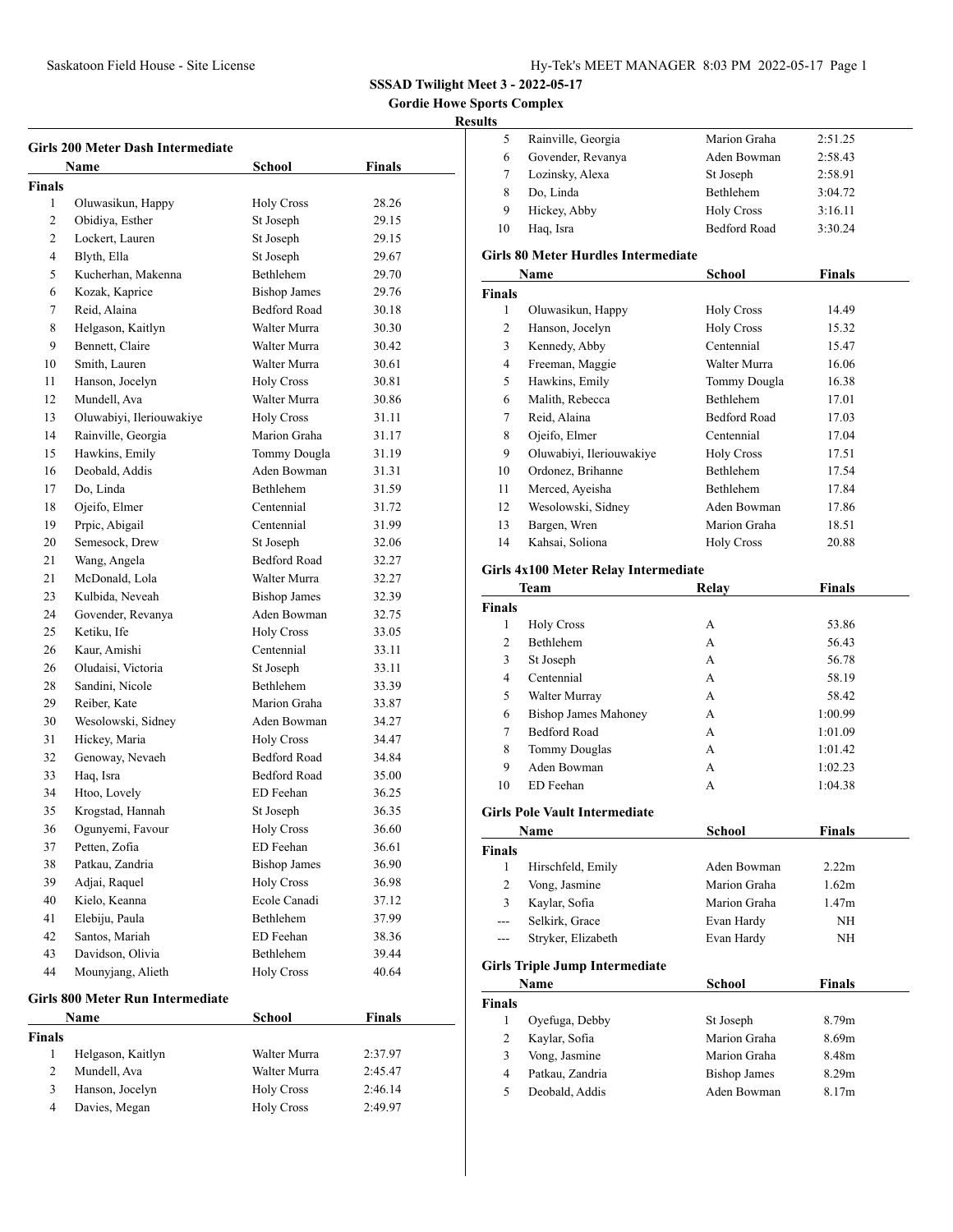**Gordie Howe Sports Complex**

# **Results**

|                | Finals  (Girls Triple Jump Intermediate) |                            |                   |  |
|----------------|------------------------------------------|----------------------------|-------------------|--|
|                | Name                                     | School                     | Finals            |  |
| 6              | Rainville, Georgia                       | Marion Graha               | 7.88m             |  |
| 7              | Govender, Revanya                        | Aden Bowman                | 7.04m             |  |
| 8              | Lyons, Elizabeth                         | Tommy Dougla               | 6.87 <sub>m</sub> |  |
| 9              | Tahrry, Madina                           | Mount Royal Coll           | 6.83 <sub>m</sub> |  |
| 10             | Merideth, Maddi                          | Aden Bowman                | 6.04 <sub>m</sub> |  |
|                | <b>Girls 200 Meter Dash Junior</b>       |                            |                   |  |
|                | Name                                     | School                     | Finals            |  |
| <b>Finals</b>  |                                          |                            |                   |  |
| 1              | Wilson, Olivia                           | St Joseph                  | 28.39             |  |
| 2              | Morog, Zuzana                            | Walter Murra               | 29.85             |  |
| 3              | Okezie-Enyioma, Nesochi                  | <b>Holy Cross</b>          | 29.98             |  |
| 4              | Halabura, Payton                         | <b>Holy Cross</b>          | 30.29             |  |
| 5              | Das, Jasmine                             | <b>Holy Cross</b>          | 30.34             |  |
| 6              | Zary, Alyssa                             | Evan Hardy                 | 30.72             |  |
| 7              | Finley, Sarah                            | Walter Murra               | 30.82             |  |
| 8              | Baier, Joy                               | <b>Holy Cross</b>          | 30.92             |  |
| 9              | Graham, Sophie                           | Centennial                 | 30.98             |  |
| 10             | Vaz, Layla                               | Walter Murra               | 31.03             |  |
| 11             | Colborne, Julia                          | Walter Murra               | 31.84             |  |
| 12             | Prytula, Chloe                           | Mount Royal Coll           | 32.02             |  |
| 13             | Gavin, Jaylah                            | <b>Bethlehem</b>           | 32.03             |  |
| 14             | Cherkas, Sophie                          | <b>Holy Cross</b>          | 32.22             |  |
| 15             | Clarke, Sadie                            | <b>Holy Cross</b>          | 32.27             |  |
| 16             | Girard, Ava                              | <b>Bishop James</b>        | 32.41             |  |
| 17             | Tosh, Megan                              | Centennial                 | 32.42             |  |
| 18             | Irakoze, Irene                           | <b>Holy Cross</b>          | 32.49             |  |
| 19             | Luu, Faith                               | Evan Hardy                 | 32.61             |  |
| 20             | Hrycuik, Sophia                          | Centennial                 | 32.98             |  |
| 21             | Sparks, Messa                            | Centennial                 | 33.09             |  |
| 22             | Do, Lena                                 | Bethlehem                  | 33.26             |  |
| 23             | Mak, Janice                              | Bethlehem                  | 33.28             |  |
| 24             | Strawson, Cecilia                        | Centennial                 | 33.60             |  |
| 25             | Kochanski, Anna                          | <b>Holy Cross</b>          | 33.73             |  |
| 26             | Bath, Adelaide                           | Aden Bowman                | 33.87             |  |
| 27             | McGregor, Moya                           | Centennial                 | 34.54             |  |
| 28             | Struhar, Charlie                         | Mount Royal Coll           | 35.11             |  |
|                | Crowder, Emma                            |                            |                   |  |
| 29<br>30       | Hassan, Mahrukh                          | Evan Hardy<br>Bedford Road | 35.60             |  |
|                |                                          |                            | 35.70             |  |
| 31             | Podhorodeski, Olivia                     | <b>Holy Cross</b>          | 36.52             |  |
| 32             | Sandhu, Gurseerat                        | <b>Bedford Road</b>        | 36.93             |  |
| 33             | Yang, Jilliam                            | Centennial                 | 38.97             |  |
|                | <b>Girls 800 Meter Run Junior</b>        |                            |                   |  |
|                | Name                                     | School                     | <b>Finals</b>     |  |
| <b>Finals</b>  |                                          |                            |                   |  |
| 1              | Yuzdepski, Annika                        | Walter Murra               | 2:28.80           |  |
| 2              | Hilderman, Caley                         | Marion Graha               | 2:32.10           |  |
| 3              | Beveridge-Warrick, Annie                 | Aden Bowman                | 2:32.37           |  |
| $\overline{4}$ | Morog, Zuzana                            | Walter Murra               | 2:35.86           |  |
| 5              | Maier, Amelia                            | Centennial                 | 2:53.98           |  |
| 6              | Codling, Jayda                           | <b>Holy Cross</b>          | 2:55.90           |  |
| 7              | Prokop, Charli                           | St Joseph                  | 3:02.75           |  |
| 8              | Strawson, Cecilia                        | Centennial                 | 3:11.67           |  |
|                |                                          |                            |                   |  |

| 9              | Norval. Nicola                        | <b>Holy Cross</b>   | 3:14.69           |  |
|----------------|---------------------------------------|---------------------|-------------------|--|
| 10             | Chinheya, Shalom                      | Bethlehem           | 3:23.52           |  |
| 11             | Cayabyob, Katelyn                     | <b>Holy Cross</b>   | 3:36.84           |  |
|                | <b>Girls 80 Meter Hurdles Junior</b>  |                     |                   |  |
|                | Name                                  | School              | <b>Finals</b>     |  |
| Finals         |                                       |                     |                   |  |
| 1              | Tosh, Megan                           | Centennial          | 15.14             |  |
| 2              | Kocsis, Riel                          | Evan Hardy          | 15.53             |  |
| 3              | Graham, Sophie                        | Centennial          | 15.97             |  |
| 4              | Lucier, Ezra                          | Tommy Dougla        | 16.42             |  |
| 5              | Hrycuik, Sophia                       | Centennial          | 17.16             |  |
| 6              | Beauregard, Felicity                  | <b>Holy Cross</b>   | 17.21             |  |
| 7              | Colborne, Julia                       | Walter Murra        | 17.31             |  |
| 8              | Clarke, Sadie                         | <b>Holy Cross</b>   | 17.35             |  |
| 9              | Girard, Ava                           | <b>Bishop James</b> | 18.26             |  |
| 10             | Cherkas, Sophie                       | <b>Holy Cross</b>   | 18.53             |  |
| 11             | Maier, Jayde                          | Marion Graha        | 18.60             |  |
| 11             | Osterbeck, Maya                       | Tommy Dougla        | 18.60             |  |
| 13             | Podhorodeski, Olivia                  | <b>Holy Cross</b>   | 18.79             |  |
| 14             | Kochanski, Anna                       | <b>Holy Cross</b>   | 19.13             |  |
|                |                                       |                     |                   |  |
|                | <b>Girls 4x100 Meter Relay Junior</b> |                     |                   |  |
|                | Team                                  | Relav               | Finals            |  |
| <b>Finals</b>  |                                       |                     |                   |  |
| 1              | <b>Holy Cross</b>                     | А                   | 54.65             |  |
| 2              | Walter Murray                         | A                   | 56.71             |  |
| 3              | Centennial                            | A                   | 58.26             |  |
| 4              | Evan Hardy                            | A                   | 59.24             |  |
| 5              | Bethlehem                             | А                   | 59.83             |  |
| 6              | Aden Bowman                           | А                   | 1:00.22           |  |
|                | <b>Girls Pole Vault Junior</b>        |                     |                   |  |
|                | <b>Name</b>                           | School              | Finals            |  |
| <b>Finals</b>  |                                       |                     |                   |  |
| 1              | Deschamps, Decie                      | <b>Bishop James</b> | 1.92 <sub>m</sub> |  |
| 2              | Osterbeck, Maya                       | Tommy Dougla        | 1.47 <sub>m</sub> |  |
| 2              | Byambatseren, Elizabeth               | St Joseph           | 1.47m             |  |
|                |                                       |                     |                   |  |
|                | <b>Girls Triple Jump Junior</b>       |                     |                   |  |
|                | Name                                  | <b>School</b>       | <b>Finals</b>     |  |
| <b>Finals</b>  |                                       |                     |                   |  |
| 1              | Vaz, Layla                            | Walter Murra        | 9.53m             |  |
| $\overline{2}$ | Hilderman, Mya                        | Marion Graha        | 8.31m             |  |
| 3              | Bath, Adelaide                        | Aden Bowman         | 8.17m             |  |
| $\overline{4}$ | Cayabyob, Katelyn                     | <b>Holy Cross</b>   | 7.50 <sub>m</sub> |  |
| 5              | Hassan, Mahrukh                       | Bedford Road        | 7.39 <sub>m</sub> |  |
| ---            | Smith, Julia                          | Aden Bowman         | ND                |  |
|                | <b>Girls 200 Meter Dash Senior</b>    |                     |                   |  |
|                | Name                                  | School              | <b>Finals</b>     |  |
| <b>Finals</b>  |                                       |                     |                   |  |
| 1              | Oyenuga, Daniella                     | St Joseph           | 25.91             |  |
| 2              | Keyowski, Selena                      | Tommy Dougla        | 26.62             |  |
| 3              | Gilbert, Katiana                      | Walter Murra        | 27.34             |  |
| $\overline{4}$ | Maloney, Attleigh                     | Centennial          | 27.81             |  |
| 5              | Drake, Reese                          | Walter Murra        | 27.93             |  |
|                |                                       |                     |                   |  |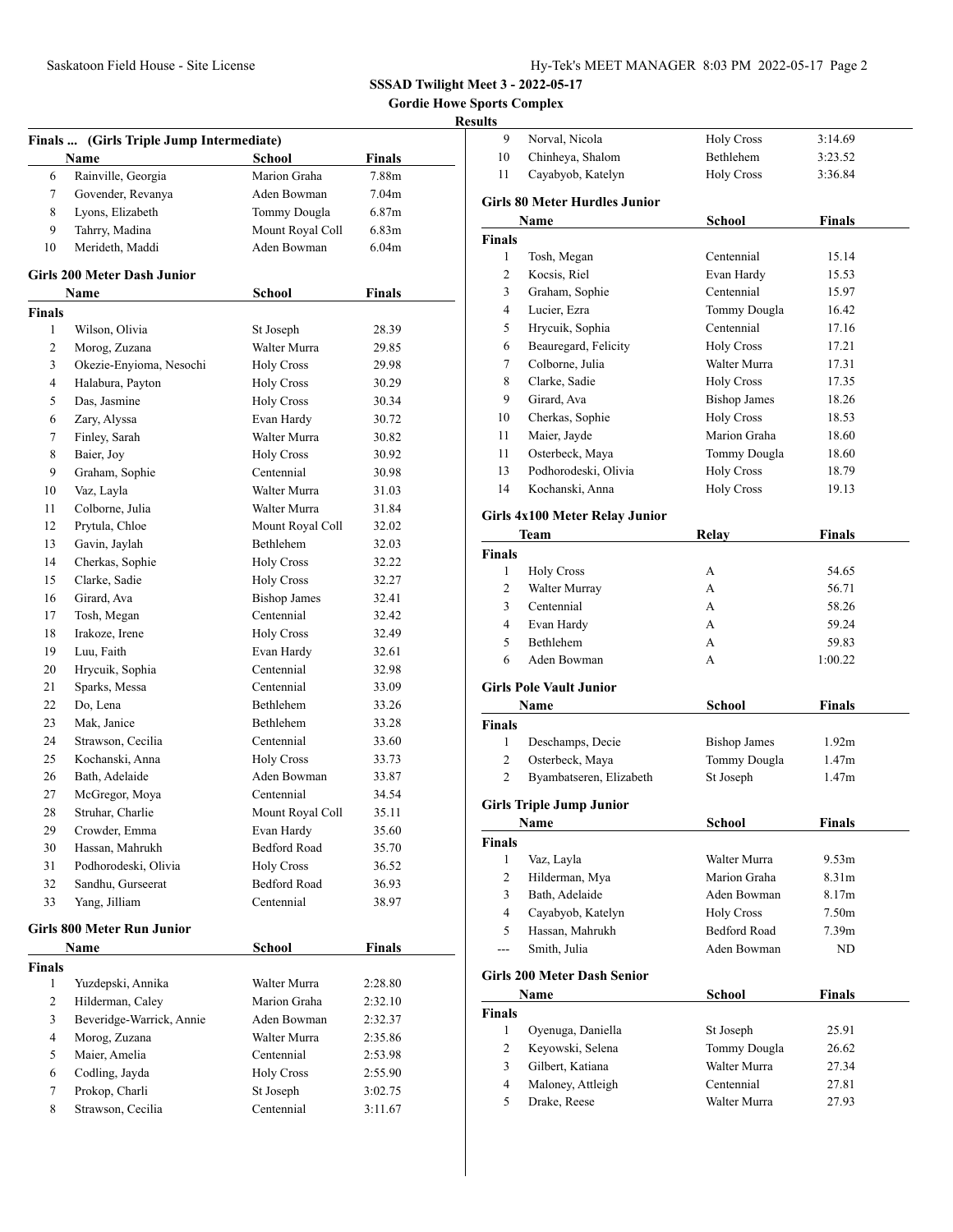**Gordie Howe Sports Complex**

### **Results**

|                | Finals  (Girls 200 Meter Dash Senior) |                     |               |
|----------------|---------------------------------------|---------------------|---------------|
|                | Name                                  | School              | <b>Finals</b> |
| 6              | Attah, Alliyah                        | Tommy Dougla        | 28.46         |
| $\tau$         | Pekush, Emerson                       | Centennial          | 29.21         |
| 8              | Bilton, Shea                          | Marion Graha        | 30.00         |
| 9              | Tosh, Erin                            | Walter Murra        | 30.06         |
| 10             | Leschynshyn, Kate                     | Aden Bowman         | 30.60         |
| 11             | Chaya, Rumbi                          | St Joseph           | 30.70         |
| 12             | Peace, Abby                           | Centennial          | 30.82         |
| 13             | Alawonde, Wura                        | <b>Holy Cross</b>   | 31.14         |
| 14             | Rattanavong, Kiera                    | <b>Holy Cross</b>   | 31.45         |
| 15             | McKinnon, Mya                         | Centennial          | 31.62         |
| 16             | Jokino, Asina                         | ED Feehan           | 31.76         |
| 17             | Kohlman, Quin                         | Centennial          | 32.63         |
| 17             | Junusmin, Didi                        | Marion Graha        | 32.63         |
| 19             | Kuntz, Sydnee                         | Centennial          | 32.97         |
| 20             | Stone, Denyse                         | Bethlehem           | 33.14         |
| 21             | Allcock, Emily                        | <b>Bedford Road</b> | 34.30         |
| 22             | Oyetuga, Ayo                          | <b>Holy Cross</b>   | 34.92         |
| 23             | Wang, Julia                           | Centennial          | 38.42         |
| 24             | Ojha, Bibhuti                         | Walter Murra        | 45.21         |
|                |                                       |                     |               |
|                | <b>Girls 800 Meter Run Senior</b>     |                     |               |
|                | Name                                  | <b>School</b>       | Finals        |
| <b>Finals</b>  |                                       |                     |               |
| 1              | Lewans, Alexis                        | <b>Holy Cross</b>   | 2:21.39       |
| 2              | Golden, Mayah                         | <b>Holy Cross</b>   | 2:31.83       |
| 3              | Loeppky, Mieka                        | Centennial          | 2:42.48       |
| $\overline{4}$ | Crump, Josie                          | St Joseph           | 2:42.59       |
| 5              | Hirschfeld, Megan                     | Aden Bowman         | 2:43.33       |
| 6              | Peace, Abby                           | Centennial          | 2:43.60       |
| 7              | Tanjusay, Adrianne                    | Tommy Dougla        | 2:43.83       |
| 8              | Morelli, Martine                      | Aden Bowman         | 2:44.61       |
| 9              | Hassanpour, Fatimah                   | Walter Murra        | 2:52.90       |
| 10             | Jones, Ali                            | Walter Murra        | 2:55.18       |
| 11             | Lu, Mellissa                          | Walter Murra        | 2:55.28       |
| 12             | Friesen, Thea                         | Tommy Dougla        | 2:56.73       |
| 13             | Renz, Vanessa                         | St Joseph           | 2:57.71       |
| 14             | Kuntz, Sydnee                         | Centennial          | 3:01.43       |
| 15             | Lendvay, Lauren                       | St Joseph           | 3:01.72       |
| 16             | Krushelniski, Camryn                  | Walter Murra        | 3:05.14       |
| 17             | Laprise, Ally                         | <b>Holy Cross</b>   | 3:52.14       |
| 18             | Liu, Erica                            | Centennial          | 4:11.27       |
|                | <b>Girls 80 Meter Hurdles Senior</b>  |                     |               |
|                | Name                                  | <b>School</b>       | Finals        |
| Finals         |                                       |                     |               |
| 1              | Dziadyk, Kendyl                       | <b>Holy Cross</b>   | 12.66         |
| $\mathbf{2}$   | Tosh, Erin                            | Walter Murra        | 14.53         |
| 3              | Kozak, Karys                          | <b>Bishop James</b> | 14.84         |
| 4              | Bedier, Madison                       | Bethlehem           | 15.27         |
| 5              | Kohlman, Quin                         | Centennial          | 17.63         |
| 6              | Abiodua-Ayeni, Molayo                 | <b>Holy Cross</b>   | 17.95         |
| $\tau$         | Allcock, Emily                        | <b>Bedford Road</b> | 18.98         |
| ---            | Clark, Ainsley                        | St Joseph           | <b>DQ</b>     |
|                |                                       |                     |               |

|               | Girls 4x100 Meter Relay Senior          |                         |                   |  |
|---------------|-----------------------------------------|-------------------------|-------------------|--|
|               | Team                                    | Relay                   | <b>Finals</b>     |  |
| <b>Finals</b> |                                         |                         |                   |  |
| 1             | St Joseph                               | А                       | 50.94             |  |
| 2             | Centennial                              | A                       | 53.43             |  |
| 3             | Aden Bowman                             | A                       | 53.49             |  |
| 4             | <b>Tommy Douglas</b>                    | A                       | 54.20             |  |
| 5             | Walter Murray                           | A                       | 54.55             |  |
| 6             | <b>Bishop James Mahoney</b>             | A                       | 54.74             |  |
| 7             | <b>Holy Cross</b>                       | A                       | 58.72             |  |
| 8             | Bethlehem                               | А                       | 1:00.21           |  |
|               | <b>Girls Pole Vault Senior</b>          |                         |                   |  |
|               | Name                                    | School                  | Finals            |  |
| Finals        |                                         |                         |                   |  |
| 1             | Stone, Kiara                            | St Joseph               | J2.37m            |  |
| 2             | Thompson, Natalie                       | Centennial              | J2.37m            |  |
| 3             | Kozak, Karys                            | <b>Bishop James</b>     | J1.92m            |  |
| 4             | Kaylar, Nadia                           | Marion Graha            | J1.92m            |  |
| 5             | Bryce, Kiah                             | Unattached              | J1.77m            |  |
| 5             | Tosh, Erin                              | Walter Murra            | J1.77m            |  |
| 7             | Tanjusay, Adrianne                      | Tommy Dougla            | J1.77m            |  |
| 8             | Galbraith, Ariana                       | Evan Hardy              | 1.62m             |  |
| 9             | Gerwing, Jenna                          | St Joseph               | J1.47m            |  |
| 10            | Allcock, Emily                          | <b>Bedford Road</b>     | J1.47m            |  |
| 10            | Heggstrom, Hannah                       | Tommy Dougla            | J1.47m            |  |
|               |                                         |                         |                   |  |
|               | <b>Girls Triple Jump Senior</b>         |                         |                   |  |
|               | Name                                    | School                  | <b>Finals</b>     |  |
| Finals<br>1   | Seabrook, Josie                         | St Joseph               | 9.89m             |  |
| 2             | Kaylar, Nadia                           | Marion Graha            | 9.44m             |  |
| 3             | Gerwing, Jenna                          | St Joseph               | 8.82m             |  |
| 4             | Junusmin, Didi                          | Marion Graha            | 8.73 <sub>m</sub> |  |
| 5             | Baerwald, Ella                          | <b>Holy Cross</b>       | 8.57m             |  |
| 6             | Allcock, Emily                          | Bedford Road            | 8.20m             |  |
| 7             | Renneberg, Ashlyn                       | St Joseph               | 7.90m             |  |
| 8             | Tanjusay, Adrianne                      | Tommy Dougla            | 7.83 <sub>m</sub> |  |
| 9             | Pekush, Emerson                         | Centennial              | 7.71m             |  |
|               |                                         |                         |                   |  |
| 10<br>11      | Wang, Julia                             | Centennial<br>ED Feehan | 6.94m             |  |
| $-$           | Jokino, Asina                           |                         | 6.88m             |  |
|               | Ojha, Bibhuti                           | Walter Murra            | ND                |  |
|               | <b>Boys 200 Meter Dash Intermediate</b> |                         |                   |  |
|               | Name                                    | School                  | Finals            |  |
| <b>Finals</b> |                                         |                         |                   |  |
| 1             | King, Jackson                           | Marion Graha            | 25.66             |  |
| 2             | Schambler, Luke                         | Aden Bowman             | 25.72             |  |
| 3             | Irwin, Niklos                           | <b>Bishop James</b>     | 26.07             |  |
| 4             | Meyers, Matty                           | St Joseph               | 26.25             |  |
| 5             | Olaopa, Daniel                          | St Joseph               | 26.35             |  |
| 6             | Gresty, Rowen                           | St Joseph               | 26.47             |  |
| 7             | Meyers, Luca                            | St Joseph               | 26.53             |  |
| 8             | Attah, Enemalie                         | Tommy Dougla            | 26.60             |  |
| 9             | Wardell, Samuel                         | Walter Murra            | 26.77             |  |
|               |                                         |                         |                   |  |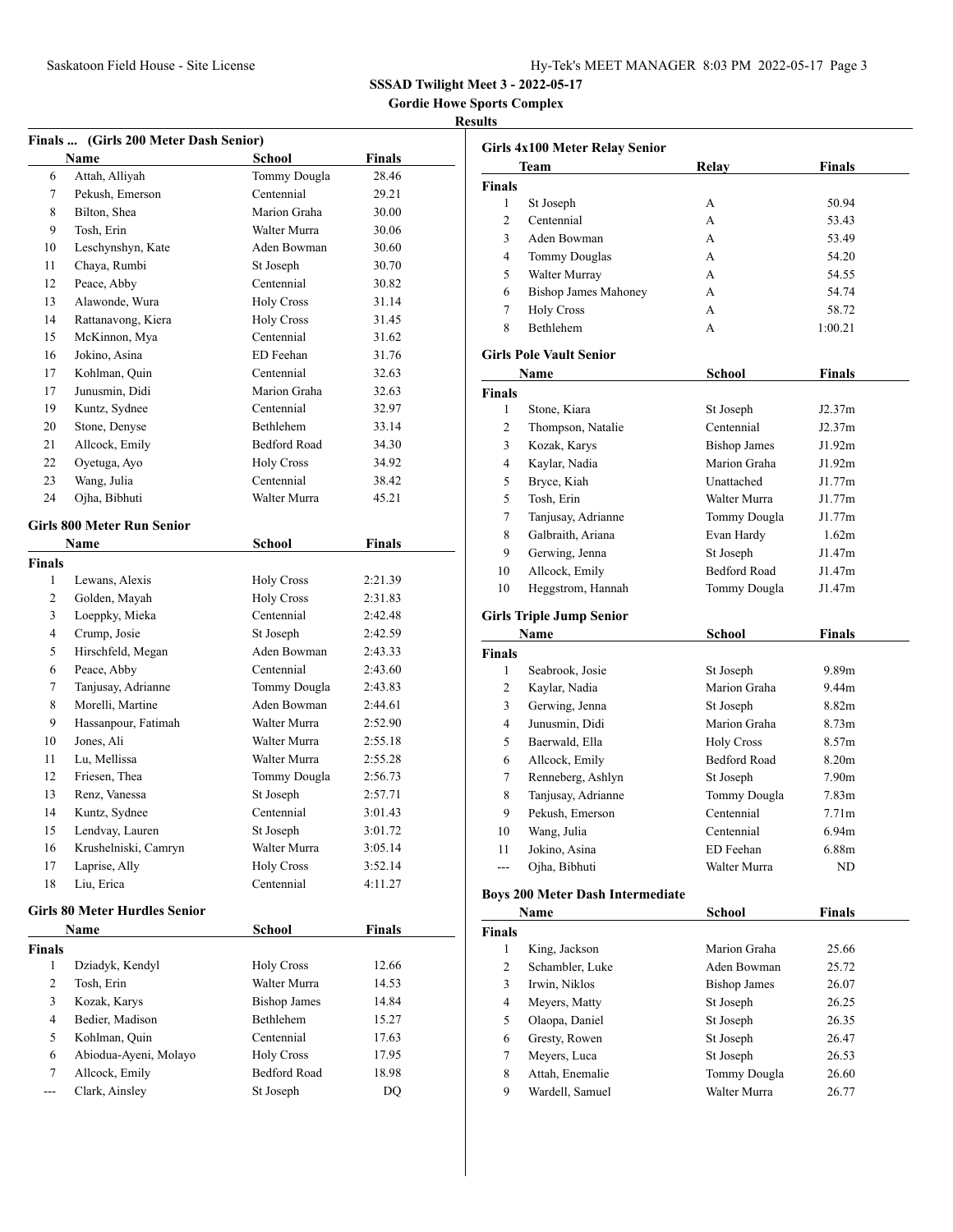**Gordie Howe Sports Complex**

### **Results**

|    | Finals  (Boys 200 Meter Dash Intermediate) |                     |               |
|----|--------------------------------------------|---------------------|---------------|
|    | Name                                       | <b>School</b>       | <b>Finals</b> |
| 10 | Lam, Mason                                 | Centennial          | 26.88         |
| 11 | Rodriguez, Guillermo                       | <b>Bedford Road</b> | 26.92         |
| 12 | Fraser, Graydon                            | Evan Hardy          | 26.96         |
| 13 | George, Winston                            | Walter Murra        | 27.19         |
| 14 | Tabien, Daniel                             | <b>Holy Cross</b>   | 27.21         |
| 15 | Quilapio, Prince                           | ED Feehan           | 27.59         |
| 16 | Prange, Liam                               | Walter Murra        | 27.71         |
| 17 | Horbach, Teegan                            | <b>Holy Cross</b>   | 27.86         |
| 18 | Obamwanyi, Derek                           | St Joseph           | 27.96         |
| 19 | Ramos, Rj                                  | <b>Bedford Road</b> | 28.09         |
| 20 | Yaghman, Ali                               | Mount Royal Coll    | 28.21         |
| 21 | Bandet, Kynyn                              | <b>Bishop James</b> | 28.27         |
| 22 | Bennett, Luke                              | <b>Bedford Road</b> | 28.65         |
| 23 | Marshall, Luke                             | <b>Bishop James</b> | 28.86         |
| 24 | Li, Angus                                  | Walter Murra        | 28.88         |
| 24 | Adeleke, Justus                            | St Joseph           | 28.88         |
| 26 | Bean, Fabian                               | Walter Murra        | 29.19         |
| 26 | Penner, Landen                             | <b>Bethlehem</b>    | 29.19         |
| 28 | McCumber, Bennett                          | Walter Murra        | 29.33         |
| 29 | Wotherspoon, Maxx                          | Marion Graha        | 29.55         |
| 30 | Clark, Hayden                              | St Joseph           | 29.67         |
| 31 | Akinremi, Feranmi                          | Walter Murra        | 30.00         |
| 32 | Gill, Arman                                | <b>Bedford Road</b> | 30.06         |
| 33 | Stroeder, Kevin                            | <b>Holy Cross</b>   | 30.12         |
| 34 | Slauenwhite, Cohen                         | Walter Murra        | 30.26         |
| 35 | Gallenero, Marcus                          | Marion Graha        | 30.41         |
| 36 | Karlben, De Felipe                         | ED Feehan           | 30.45         |
| 37 | Otuyelu, Pelumi                            | St Joseph           | 30.49         |
| 38 | Klein, Anakin                              | Walter Murra        | 30.73         |
| 39 | Awad, Belal                                | Mount Royal Coll    | 30.92         |
| 40 | Heiser, Zach                               | ED Feehan           | 30.97         |
| 41 | Anonuevo, Adrian                           | <b>Bethlehem</b>    | 31.00         |
| 42 | Sirman, Payton                             | <b>Bethlehem</b>    | 31.94         |
| 43 | Smith, Miciah                              | ED Feehan           | 33.81         |
| 44 | Borowsky, Morgan                           | ED Feehan           | 34.98         |

### **Boys 800 Meter Run Intermediate**

|               | Name                | School              | <b>Finals</b> |  |
|---------------|---------------------|---------------------|---------------|--|
| <b>Finals</b> |                     |                     |               |  |
| 1             | Daba, Yerosen       | <b>Holy Cross</b>   | 2:13.91       |  |
| 2             | Trejo Monroy, Mateo | Aden Bowman         | 2:19.66       |  |
| 3             | Farthing, Graham    | Evan Hardy          | 2:19.74       |  |
| 4             | Irwin, Niklos       | <b>Bishop James</b> | 2:20.19       |  |
| 5             | Friesen, Bennett    | Walter Murra        | 2:20.31       |  |
| 6             | Olaopa, Daniel      | St Joseph           | 2:21.68       |  |
| 7             | Krushelniski, Cole  | Walter Murra        | 2:23.06       |  |
| 8             | Weldemika, Henok    | Bethlehem           | 2:25.81       |  |
| 9             | Dodge, Preston      | St Joseph           | 2:27.10       |  |
| 10            | Loshack, Eastan     | Aden Bowman         | 2:27.71       |  |
| 11            | McCumber, Bennett   | Walter Murra        | 2:27.90       |  |
| 12            | English, Alistair   | Walter Murra        | 2:28.35       |  |
| 13            | Walsworth, Rocky    | Walter Murra        | 2:38.21       |  |
| 14            | Gill, Arman         | Bedford Road        | 2:39.80       |  |
| 15            | Stewart, Gavin      | Centennial          | 2:41.94       |  |

| . . |                   |                     |         |
|-----|-------------------|---------------------|---------|
| 16  | Nightingale, Luke | <b>Bishop James</b> | 2:42.22 |
| 17  | Dubiel, Landon    | Bethlehem           | 2:43.65 |
| 18  | Patel, Teerth     | <b>Bedford Road</b> | 2:45.52 |
| 19  | Frank, Boden      | <b>Holy Cross</b>   | 2:47.29 |
| 20  | Lopez, Josh       | St Joseph           | 2:59.47 |
| 21  | Quilapio, Prince  | ED Feehan           | 3:02.06 |
| 22  | Otuyelu, Pelumi   | St Joseph           | 3:22.59 |

### **Boys 80 Meter Hurdles Intermediate**

| Name          |                      | School              | <b>Finals</b> |  |
|---------------|----------------------|---------------------|---------------|--|
| <b>Finals</b> |                      |                     |               |  |
| 1             | Wardell, Samuel      | Walter Murra        | 12.91         |  |
| 2             | Reid, Dante          | <b>Tommy Dougla</b> | 13.26         |  |
| 3             | Li, Angus            | Walter Murra        | 13.90         |  |
| 4             | Dueck, Jeremy        | <b>Bishop James</b> | 14.06         |  |
| 5             | Penner, Landen       | <b>Bethlehem</b>    | 14.77         |  |
| 6             | Akinremi, Feranmi    | Walter Murra        | 15.21         |  |
| 7             | Reyes, Karmelus      | <b>Bethlehem</b>    | 15.48         |  |
| 8             | Pitchko, Cody        | <b>Bethlehem</b>    | 15.59         |  |
| 9             | Prange, Liam         | Walter Murra        | 15.71         |  |
| 10            | Rodriguez, Guillermo | <b>Bedford Road</b> | 16.12         |  |
| 11            | Obamwanyi, Derek     | St Joseph           | 17.07         |  |
| 12            | Otuyelu, Pelumi      | St Joseph           | 17.52         |  |

### **Boys 4x100 Meter Relay Intermediate**

|                | Team                                 | Relay               | <b>Finals</b> |  |
|----------------|--------------------------------------|---------------------|---------------|--|
| <b>Finals</b>  |                                      |                     |               |  |
| 1              | <b>Bethlehem</b>                     | A                   | 47.10         |  |
| 2              | <b>Holy Cross</b>                    | A                   | 50.28         |  |
| 3              | Saskatoon Christian                  | A                   | 50.57         |  |
| $\overline{4}$ | Walter Murray                        | A                   | 51.78         |  |
| 5              | <b>Bedford Road</b>                  | A                   | 52.09         |  |
| 6              | ED Feehan                            | A                   | 53.95         |  |
| 7              | Aden Bowman                          | A                   | 54.05         |  |
|                | <b>Boys Pole Vault Intermediate</b>  |                     |               |  |
|                | Name                                 | School              | <b>Finals</b> |  |
| <b>Finals</b>  |                                      |                     |               |  |
| 1              | Adeleke, Justus                      | St Joseph           | J2.10m        |  |
| $\overline{c}$ | Sembalerus, Takis                    | Walter Murra        | J2.10m        |  |
| 3              | Cawood, Owen                         | Tommy Dougla        | J1.90m        |  |
| 4              | Dueck, Jeremy                        | <b>Bishop James</b> | J1.90m        |  |
| 5              | Chowdhury, Argho                     | Centennial          | 1.70m         |  |
|                | <b>Boys Triple Jump Intermediate</b> |                     |               |  |
|                | Name                                 | School              | <b>Finals</b> |  |
| <b>Finals</b>  |                                      |                     |               |  |
| 1              | Vander Kooi, Nolan                   | Saskatoon Ch        | 10.73m        |  |
| 2              | Bergermann, Rylan                    | St Joseph           | 10.36m        |  |

| 3 | Mashange, Melsh  | Mount Royal Coll | 10.18m            |
|---|------------------|------------------|-------------------|
| 4 | Glines, Hudson   | Tommy Dougla     | 10.17m            |
|   | Gawryluk, Kyson  | Saskatoon Ch     | 9.97 <sub>m</sub> |
| 6 | Ewejobi, Raphael | St Joseph        | 9.87m             |
|   | Lam, Mason       | Centennial       | 9.60 <sub>m</sub> |
| 8 | Yaghman, Ali     | Mount Royal Coll | 9.43 <sub>m</sub> |
| 9 | Heiser, Zach     | ED Feehan        | 8.78m             |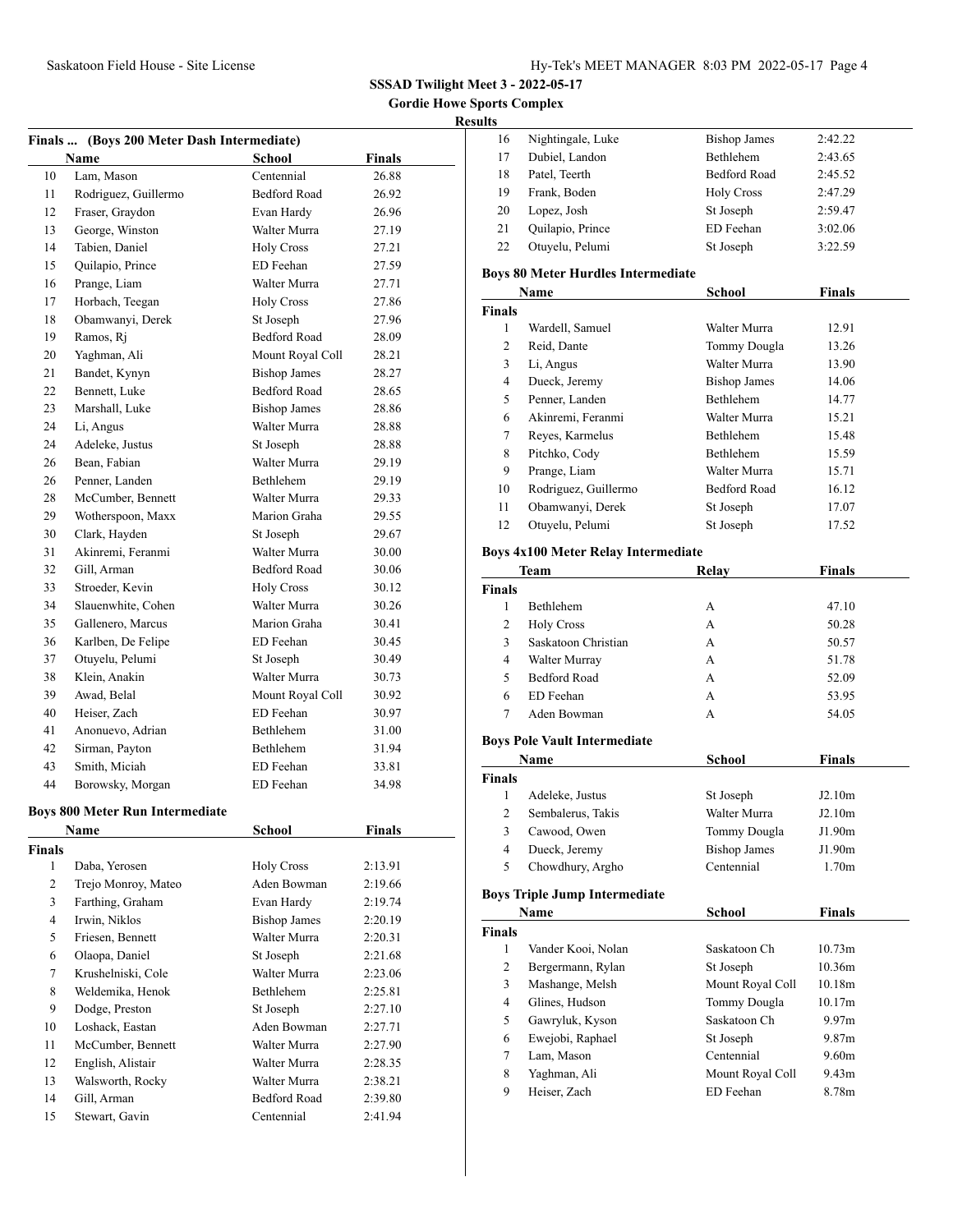**Gordie Howe Sports Complex**

# **Results**

|                | Finals  (Boys Triple Jump Intermediate) |                     |                   |  |  |
|----------------|-----------------------------------------|---------------------|-------------------|--|--|
|                | Name                                    | School              | <b>Finals</b>     |  |  |
| 10             | Baloch, Owais                           | <b>Bedford Road</b> | 8.71m             |  |  |
| 11             | Gallenero, Marcus                       | Marion Graha        | 7.52m             |  |  |
| 12             | Awad, Belal                             | Mount Royal Coll    | 7.36m             |  |  |
| 13             | Wotherspoon, Maxx                       | Marion Graha        | 7.00 <sub>m</sub> |  |  |
| $\overline{a}$ | Penner, Landen                          | <b>Bethlehem</b>    | ND                |  |  |
|                | <b>Boys Discus Throw Intermediate</b>   |                     |                   |  |  |
|                | Name                                    | <b>School</b>       | Finals            |  |  |
| <b>Finals</b>  |                                         |                     |                   |  |  |
| $\mathbf{1}$   | Bergermann, Rylan                       | St Joseph           | 31.80m            |  |  |
| 2              | Patel, Teerth                           | <b>Bedford Road</b> | 30.61m            |  |  |
| 3              | Higgs, Kalob                            | Evan Hardy          | 29.97m            |  |  |
| 4              | Lukan, Dominic                          | Evan Hardy          | 25.22m            |  |  |
| 5              | Rorick, Jordan                          | Bethlehem           | 25.20m            |  |  |
| 6              | Granger, Simon                          | <b>Holy Cross</b>   | 24.22m            |  |  |
| 7              | Ramos, Rj                               | <b>Bedford Road</b> | 24.02m            |  |  |
| 8              | Creighton, Greyson                      | Centennial          | 23.91m            |  |  |
| 9              | Penner, Landen                          | Bethlehem           | 23.27m            |  |  |
| 10             | Yaghman, Ali                            | Mount Royal Coll    | 22.61m            |  |  |
| 11             | Ewejobi, Raphael                        | St Joseph           | 22.60m            |  |  |
| 12             | Cook, Nicholas                          | <b>Bishop James</b> | 22.37m            |  |  |
| 13             | Conley, Max                             | Bethlehem           | 22.12m            |  |  |
| 14             | Sokalofsky, Troy                        | Tommy Dougla        | 21.97m            |  |  |
| 15             | Sembalerus, Takis                       | Walter Murra        | 17.70m            |  |  |
| 16             | Gorniak, Jonah                          | Centennial          | 17.40m            |  |  |
| 17             | Daviduke, Rylan                         | Marion Graha        | 17.17m            |  |  |
| 18             | Heiser, Zach                            | ED Feehan           | 15.89m            |  |  |
| 19             | Chowdhury, Argho                        | Centennial          | 13.52m            |  |  |
|                | <b>Boys 200 Meter Dash Junior</b>       |                     |                   |  |  |
|                | <b>Name</b>                             | School              | <b>Finals</b>     |  |  |
| Finals         |                                         |                     |                   |  |  |
| 1              | Tetrault, Michael                       | Marion Graha        | 24.05             |  |  |
| 2              | Arcamo, Ace                             | <b>Holy Cross</b>   | 24.86             |  |  |
| 3              | Eager, Owen                             | Walter Murra        | 25.08             |  |  |
| 4              | Wagner, Seth                            | St Joseph           | 25.12             |  |  |
| 5              | Coquet, Talon                           | <b>Holy Cross</b>   | 25.34             |  |  |
| 6              | Newton, Christian                       | Bethlehem           | 25.58             |  |  |
| 7              | Lockert, Aidan                          | St Joseph           | 25.74             |  |  |
| 8              | Oyedeji, Femi                           | Walter Murra        | 26.60             |  |  |
| 9              | Obamwanyi, Churchill                    | St Joseph           | 26.85             |  |  |
| 10             | Nickel, Sam                             | <b>Holy Cross</b>   | 27.02             |  |  |
| 11             | Hazelwanter, Gunnar                     | Evan Hardy          | 27.13             |  |  |
| 12             | Olfert, Treydon                         | Centennial          | 27.22             |  |  |
| 13             | Hamilton, Ryan                          | Centennial          | 27.23             |  |  |
| 14             | Pekush, Harrison                        | Centennial          | 27.33             |  |  |
| 15             | Howell Bourner, Noah                    | <b>Holy Cross</b>   | 27.42             |  |  |
| 16             | Forbister, Jason                        | <b>Bedford Road</b> | 27.62             |  |  |
| 17             | Lewendon, Hunter                        | Marion Graha        | 27.85             |  |  |
| 18             | Lark, Ethan                             | Centennial          | 28.07             |  |  |
| 19             | Birones, Gabe                           | Mount Royal Coll    | 28.30             |  |  |
| 20             | Hector, Kathir                          | St Joseph           | 28.46             |  |  |
| 21             | Hendry, Grayson                         | <b>Bedford Road</b> | 28.95             |  |  |
| 22             | Morin, Alize                            | Mount Royal Coll    | 29.39             |  |  |

| 23             | Chamberlin, Liam                     | Walter Murra        | 30.04         |  |  |
|----------------|--------------------------------------|---------------------|---------------|--|--|
| 23             | Rooney, Logan                        | Bethlehem           | 30.04         |  |  |
| 25             | Bassey, Richard                      | St Joseph           | 30.05         |  |  |
| 26             | Wagner, Noah                         | Mount Royal Coll    | 30.13         |  |  |
| 27             | Govender, Kaelin                     | Aden Bowman         | 30.71         |  |  |
| 28             | Awad, Amjad                          | Mount Royal Coll    | 30.98         |  |  |
|                | <b>Boys 800 Meter Run Junior</b>     |                     |               |  |  |
|                | Name                                 | School              | <b>Finals</b> |  |  |
| <b>Finals</b>  |                                      |                     |               |  |  |
| 1              | Hussey, Michael                      | Walter Murra        | 2:04.29       |  |  |
| $\overline{c}$ | Zoymar, Rayane                       | Walter Murra        | 2:15.96       |  |  |
| 3              | McKague, Liam                        | Walter Murra        | 2:18.77       |  |  |
| 4              | Sawchyn, William                     | Walter Murra        | 2:19.04       |  |  |
| 5              | Andrew, Sam                          | <b>Holy Cross</b>   | 2:19.23       |  |  |
| 5              | Young, Matthew                       | Evan Hardy          | 2:19.23       |  |  |
| 7              | Sukut, Jesse                         | Walter Murra        | 2:20.60       |  |  |
| 8              | Gust, Rhett                          | <b>Bethlehem</b>    | 2:23.99       |  |  |
| 9              | Nickel, Sam                          | <b>Holy Cross</b>   | 2:26.34       |  |  |
| 10             | Arcamo, Ace                          | <b>Holy Cross</b>   | 2:32.10       |  |  |
| 11             | Rochefort, Ashton                    | <b>Bethlehem</b>    | 2:32.82       |  |  |
| 12             | Glenister, Brannon                   | Marion Graha        | 2:33.69       |  |  |
| 13             | Block, Ezra                          | <b>Bedford Road</b> | 2:34.22       |  |  |
| 14             | Wong, Lorrand                        | <b>Holy Cross</b>   | 2:35.37       |  |  |
| 15             | Howell Bourner, Noah                 | <b>Holy Cross</b>   | 2:35.59       |  |  |
| 16             | Zhao, Elijah                         | Walter Murra        | 2:37.06       |  |  |
| 17             | Awad, Amjad                          | Mount Royal Coll    | 2:44.40       |  |  |
| 18             | Avci, Devin                          | <b>Holy Cross</b>   | 2:47.32       |  |  |
| 19             | Wagner, Noah                         | Mount Royal Coll    | 2:52.23       |  |  |
| 20             | Gregory, Matthew                     | Tommy Dougla        | 3:09.96       |  |  |
| 21             | O'Connor, Mark                       | <b>Holy Cross</b>   | 3:23.33       |  |  |
|                | <b>Boys 100 Meter Hurdles Junior</b> |                     |               |  |  |

# **Boys 100 Meter Hurdles Junior**

| Name          |                      | School            | <b>Finals</b> |  |
|---------------|----------------------|-------------------|---------------|--|
| <b>Finals</b> |                      |                   |               |  |
| 1             | Kok, Logan           | <b>Holy Cross</b> | 14.81         |  |
| 2             | Tetrault, Michael    | Marion Graha      | 15.76         |  |
| 3             | Seabrook, Lucas      | St Joseph         | 15.77         |  |
| 4             | Ives, Dalen          | Evan Hardy        | 17.59         |  |
| 5             | Obamwanyi, Churchill | St Joseph         | 17.65         |  |
| 6             | O'Keefe, Gabe        | Centennial        | 17.86         |  |
| 7             | Pekush, Harrison     | Centennial        | 17.96         |  |
| 8             | Chamberlin, Liam     | Walter Murra      | 18.74         |  |
| 9             | Liu, Joah            | Walter Murra      | 20.54         |  |
| 10            | Hamilton, Ryan       | Centennial        | 20.59         |  |
| 11            | Shin, Jeesheong      | Walter Murra      | 20.95         |  |
| 12            | Imran, Muhammad      | Tommy Dougla      | 22.06         |  |
| 13            | Donbraye, Jesse      | St Joseph         | 23.30         |  |

# **Boys 4x100 Meter Relay Junior**

|               | Team              | Relay | <b>Finals</b> |  |
|---------------|-------------------|-------|---------------|--|
| <b>Finals</b> |                   |       |               |  |
|               | St Joseph         | А     | 46.52         |  |
| 2             | <b>Holy Cross</b> | А     | 46.98         |  |
| $\mathcal{R}$ | Aden Bowman       | А     | 47.53         |  |
| 4             | <b>Bethlehem</b>  | А     | 48.72         |  |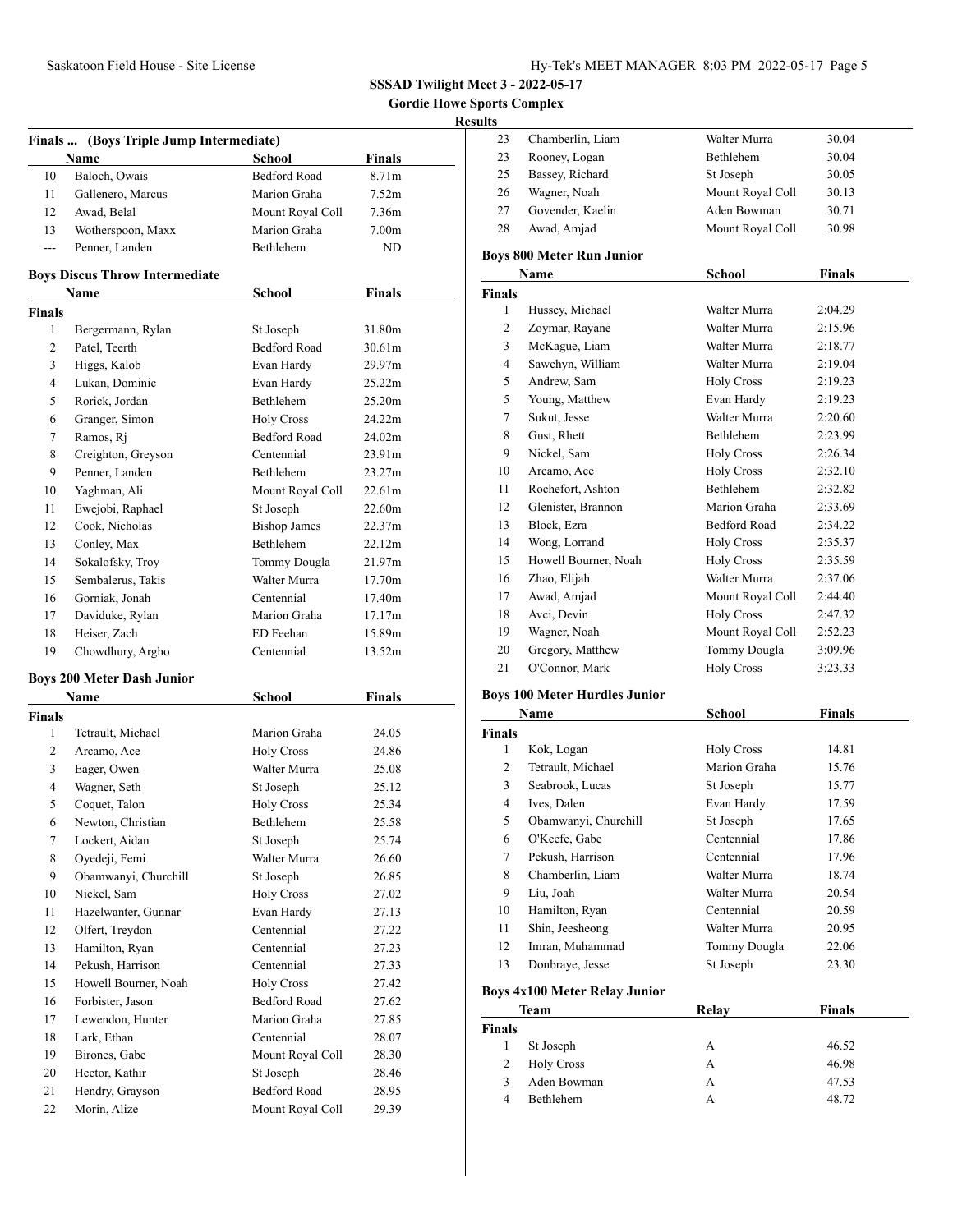**Gordie Howe Sports Complex**

### **Results**

| Finals  (Boys 4x100 Meter Relay Junior) |                                   |                     |                    |  |
|-----------------------------------------|-----------------------------------|---------------------|--------------------|--|
|                                         | Team                              | <b>Relay</b>        | Finals             |  |
| 5                                       | Walter Murray                     | A                   | 50.20              |  |
| 6                                       | Centennial                        | А                   | 50.97              |  |
| 7                                       | Evan Hardy                        | А                   | 52.76              |  |
| 8                                       | <b>Tommy Douglas</b>              | A                   | 52.97              |  |
| 9                                       | <b>Bedford Road</b>               | A                   | 53.23              |  |
| 10                                      | Mount Royal Coll                  | A                   | 54.74              |  |
|                                         | <b>Boys Pole Vault Junior</b>     |                     |                    |  |
|                                         | Name                              | School              | <b>Finals</b>      |  |
| Finals                                  |                                   |                     |                    |  |
| 1                                       | Sikora, Christopher               | <b>Holy Cross</b>   | 2.10 <sub>m</sub>  |  |
|                                         | Boys Triple Jump Junior           |                     |                    |  |
|                                         | Name                              | <b>School</b>       | <b>Finals</b>      |  |
| Finals                                  |                                   |                     |                    |  |
| 1                                       | Festus-Julian, Jared              | <b>Bishop James</b> | 12.09m             |  |
| 2                                       | Seabrook, Lucas                   | St Joseph           | 10.73 <sub>m</sub> |  |
| 3                                       | O'Keefe, Gabe                     | Centennial          | 10.45m             |  |
| 4                                       | Nickel, Sam                       | <b>Holy Cross</b>   | 10.44m             |  |
| 5                                       | Lark, Ethan                       | Centennial          | 9.95m              |  |
| 6                                       | Hamilton, Ryan                    | Centennial          | 8.56m              |  |
|                                         | <b>Boys Discus Throw Junior</b>   |                     |                    |  |
|                                         | Name                              | School              | Finals             |  |
| Finals                                  |                                   |                     |                    |  |
| 1                                       | Jamieson, Ted                     | Aden Bowman         | 27.70m             |  |
| 2                                       | Sikora, Christopher               | <b>Holy Cross</b>   | 24.67m             |  |
| 3                                       | Toledo, Jhello                    | <b>Bedford Road</b> | 22.53m             |  |
| 3                                       | Sommacal, Noah                    | St Joseph           | J21.70m            |  |
| 4                                       | O'Connor, Mark                    | <b>Holy Cross</b>   | J21.70m            |  |
| 6                                       | Lockert, Aidan                    | St Joseph           | 20.91m             |  |
| 7                                       | Hendry, Kiefer                    | Bedford Road        | 20.80m             |  |
| 8                                       | Frey, Colby                       | <b>Holy Cross</b>   | 20.10m             |  |
| 9                                       | Obamwanyi, Churchill              | St Joseph           | 19.92m             |  |
| 10                                      | Wagner, Noah                      | Mount Royal Coll    | 19.58m             |  |
| 11                                      | Nickolayou, Hutton                | <b>Bishop James</b> | 17.84m             |  |
| 12                                      | Awad, Amjad                       | Mount Royal Coll    | 16.98m             |  |
| 13                                      | Wheeler, Seth                     | Aden Bowman         | 16.83m             |  |
| 14                                      | Forbister, Jason                  | <b>Bedford Road</b> | 15.61m             |  |
|                                         | <b>Boys 200 Meter Dash Senior</b> |                     |                    |  |
|                                         | Name                              | School              | <b>Finals</b>      |  |
| Finals                                  |                                   |                     |                    |  |
| $\mathbf{1}$                            | Powell, Geo                       | Aden Bowman         | 23.73              |  |
| 2                                       | Witt, Ashwin                      | Aden Bowman         | 24.15              |  |
| 3                                       | Fountain, Datiel                  | Walter Murra        | 24.57              |  |
| 4                                       | Ojeifo, Excel                     | Centennial          | 24.77              |  |
| 5                                       | Lafreniere, Matt                  | Centennial          | 25.02              |  |
| 6                                       | Couture, Paydon                   | Bethlehem           | 25.09              |  |
| 7                                       | McKerracher, Sean                 | St Joseph           | 25.17              |  |
| 8                                       | Cote-Williamson, Brendan          | Centennial          | 25.19              |  |
| 9                                       | Pringle, Kaiden                   | Evan Hardy          | 25.22              |  |
| 9                                       | Selinger, Gavin                   | <b>Holy Cross</b>   | 25.22              |  |
| 11                                      | Park, Jason                       | Walter Murra        | 25.44              |  |

| э  |                     |                     |       |
|----|---------------------|---------------------|-------|
| 12 | Schamber, Andrew    | Aden Bowman         | 25.49 |
| 13 | Andrews, Marcus     | Centennial          | 25.68 |
| 14 | Shaw, Marcus        | ED Feehan           | 25.99 |
| 15 | Laing, Ethan        | <b>Holy Cross</b>   | 26.08 |
| 16 | Liu, Kevin          | Walter Murra        | 26.23 |
| 17 | Gresty, Kiefer      | St Joseph           | 26.35 |
| 18 | Saghir, Haris       | Aden Bowman         | 26.42 |
| 19 | Hardy, Ryder        | Marion Graha        | 26.45 |
| 20 | Gorniak, Jonathan   | Centennial          | 26.63 |
| 21 | Rose, Ge-Mario      | Centennial          | 26.81 |
| 22 | Thiemann, Lars      | ED Feehan           | 26.87 |
| 23 | Mela, Faidai        | St Joseph           | 26.90 |
| 24 | James-Caron, Damien | ED Feehan           | 26.92 |
| 25 | Walsworth, Maclain  | Walter Murra        | 27.01 |
| 26 | Tarasoff, Dominic   | Ecole Canadi        | 27.50 |
| 27 | Heckman, Hunter     | Walter Murra        | 27.51 |
| 28 | Saunders, Raheem    | ED Feehan           | 28.06 |
| 29 | Truong, Eric        | <b>Bedford Road</b> | 28.82 |
| 30 | Akalonu, Brian      | <b>Holy Cross</b>   | 29.09 |
| 31 | Logan, Rory         | <b>Bedford Road</b> | 29.10 |
| 32 | Hofer, Connor       | Bethlehem           | 29.25 |
| 33 | Portuguese, Jedrix  | Centennial          | 29.53 |
| 34 | Pisio, Luke         | ED Feehan           | 30.23 |
| 35 | Deng, Loch          | ED Feehan           | 30.86 |
|    |                     |                     |       |

# **Boys 800 Meter Run Senior**

| Name           |                                      | <b>School</b>       | <b>Finals</b> |  |
|----------------|--------------------------------------|---------------------|---------------|--|
| <b>Finals</b>  |                                      |                     |               |  |
| 1              | Johnston, Logan                      | Walter Murra        | 2:05.29       |  |
| $\overline{c}$ | Dosman, Nathanial                    | Aden Bowman         | 2:05.58       |  |
| 3              | Veeman, Luca                         | Walter Murra        | 2:10.72       |  |
| 4              | Cross Child, Jayvin                  | <b>Bishop James</b> | 2:11.22       |  |
| 5              | Cross Child, Kinley                  | <b>Bishop James</b> | 2:11.99       |  |
| 6              | Chan, Gilbert                        | Walter Murra        | 2:13.13       |  |
| 7              | Guest, Max                           | Walter Murra        | 2:18.59       |  |
| 8              | Beazley, Dylan                       | Walter Murra        | 2:19.21       |  |
| 9              | Horbach, Ty                          | <b>Holy Cross</b>   | 2:19.72       |  |
| 10             | Yuzdepski, Nicklas                   | Walter Murra        | 2:20.08       |  |
| 11             | Bargen, Micah                        | <b>Bedford Road</b> | 2:23.55       |  |
| 12             | Gresty, Kiefer                       | St Joseph           | 2:25.66       |  |
| 13             | Holzman, Jack                        | <b>Holy Cross</b>   | 2:28.06       |  |
| 14             | Granger, Nathan                      | <b>Holy Cross</b>   | 2:28.89       |  |
| 15             | Prince, Louis                        | Ecole Canadi        | 2:31.59       |  |
| 16             | Thiemann, Lars                       | ED Feehan           | 2:32.51       |  |
| 17             | Makaby, Abraham                      | <b>Holy Cross</b>   | 2:33.02       |  |
| 18             | Brophy, Nicholas                     | Walter Murra        | 2:45.76       |  |
| 19             | Akalonu, Brian                       | <b>Holy Cross</b>   | 2:55.40       |  |
| 20             | Shipley, Alex                        | Evan Hardy          | 2:59.15       |  |
| 21             | Hofer, Connor                        | Bethlehem           | 3:18.64       |  |
|                | <b>Boys 100 Meter Hurdles Senior</b> |                     |               |  |
|                | Name                                 | <b>School</b>       | <b>Finals</b> |  |
|                |                                      |                     |               |  |

| Name          |                  | School            | Finals |  |
|---------------|------------------|-------------------|--------|--|
| <b>Finals</b> |                  |                   |        |  |
|               | Dimande, Tiago   | <b>Holy Cross</b> | 13.90  |  |
| 2             | Tam. Josh        | Aden Bowman       | 14.54  |  |
| 3             | Lafreniere, Matt | Centennial        | 15.26  |  |